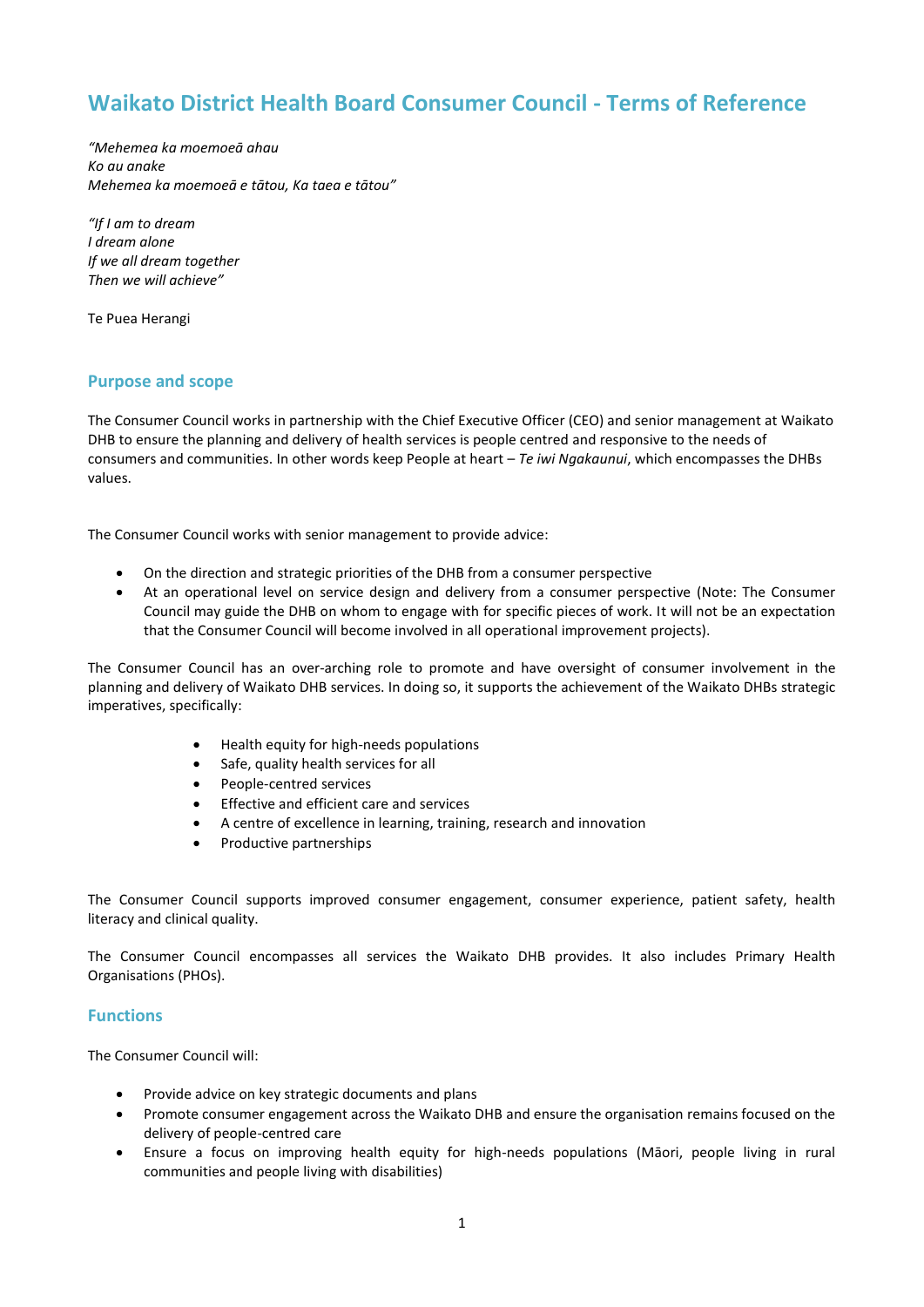- Guide DHB services to engage with consumers in service design and delivery (sign-posting to appropriate consumer networks/groups and advising on best approaches)
- Advise on people-centred care approaches to service design and delivery
- Identify opportunities where consumers should become involved in specific improvement projects
- Ensure regular communication and networking with consumer groups, communities and consumers about the work of the Consumer Council (with support)
- Maintain an overview of consumer engagement activity across the Waikato

The Consumer Council will not:

- Discuss or review issues that are (or should be) processed as formal complaints, for which full and robust processes exist
- Be involved in Waikato DHB contracting processes
- Provide clinical evaluation of health services from a purely clinical perspective. It may provide evaluation of services from a consumer experience perspective

### **Responsible to**

The Consumer Council will be responsible to and report to the Chief Executive Officer. The Consumer Council has a relationship with the Board and Iwi Māori Council, and will report to the Board through the CEO.

# **Membership**

There will be 14 members on the Consumer Council, plus a Chair. A Co-Chair arrangement is possible.

Members will have diverse backgrounds, knowledge, skills and contacts. All will be committed to ensuring that consumers are able to access the best possible services and care from Waikato DHB.

Members or those close to them will:

- Have lived experience of health services either personally or as whānau OR
- Have recently accessed health services directly or for whanau (ideally within the previous 2-3 years) OR
- Be actively engaged in a specific area of health interest in your community

Although appointed to reflect the consumer voice in a particular area of health interest, members will not be regarded as representatives of any specific organisation or community.

Membership must broadly reflect the demographics of the priority populations as outlined in Waikato DHBs Strategy, that is Māori, people in rural communities and people living with disabilities. This will support the strategic imperative of achieving health-equity for high-needs populations and means that membership of the Consumer Council will include as a priority, members who have particular experience, interest, understanding and knowledge in at least one of the following areas:

- Māori health
- Rural communities health
- Disabilities

To ensure diversity there will be a mixed approach to membership, which in addition to the above will seek to include members who each have a particular experience, interest, understanding and knowledge in at least one of the following areas\*:

- One of the rural Community Health Forum areas
- Pasifika peoples
- Mental Health and Addictions
- Youth health
- Older persons health
- Refugee and migrant health
- Patient support (by carers/family members/loved ones)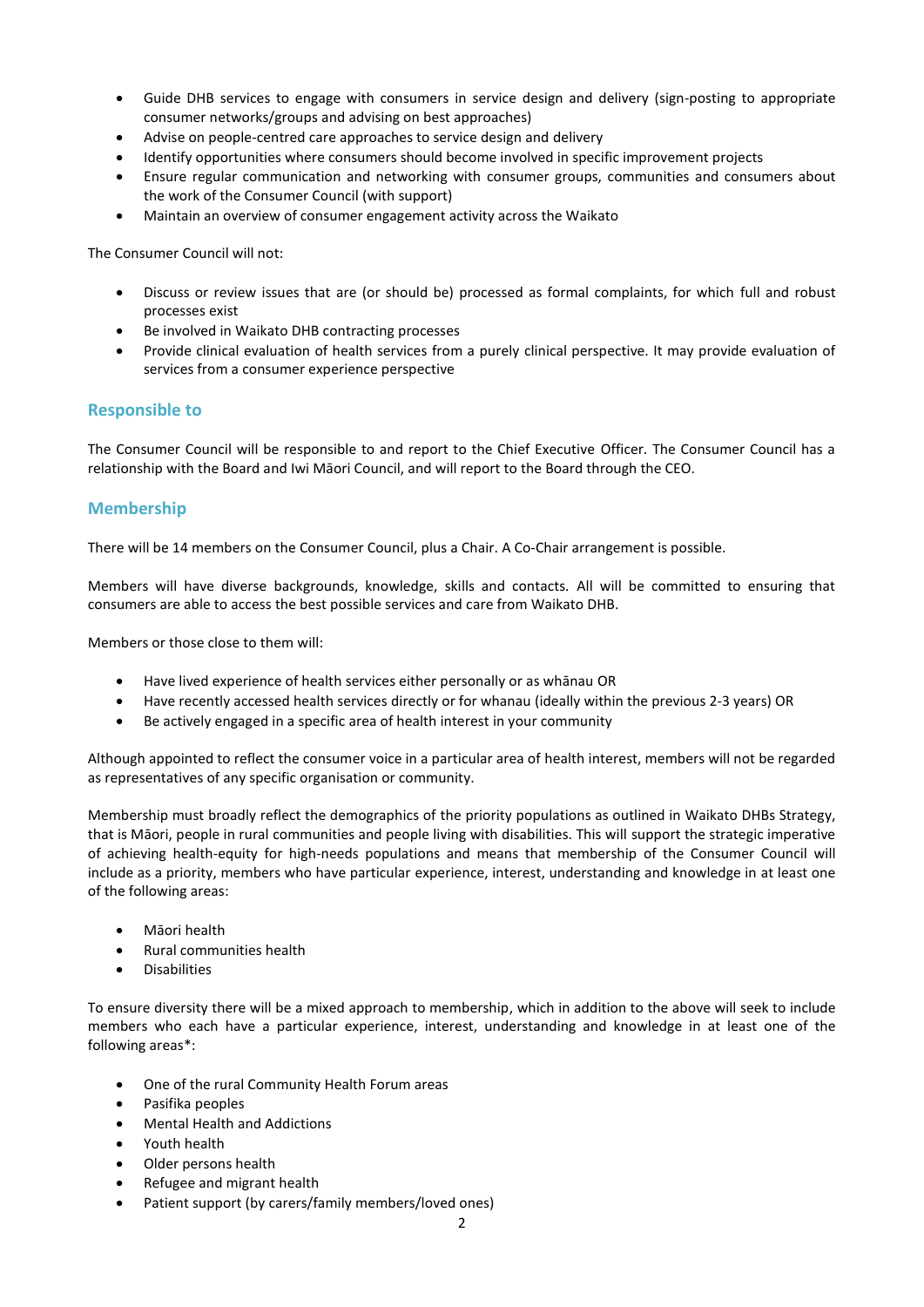\*This is not a full list and we will try to ensure a diverse group with interests in other disability and health areas.

Initially half of the members will be appointed for a one year term, and the remaining half for two years, with all further appointments being for terms of two years. Members may be re-appointed, but for no more than two additional terms.

The CEO may at any time on written notice to the Chair and relevant member, remove a member from the Consumer Council if he considers that the member is failing to adequately perform the duties of the role as defined in position descriptions and Code of Conduct.

In addition, if a member fails to attend three meetings in a row without an apology, they will be asked by the Chair to step down as a Consumer Council member.

Consumer Council Members will be appointed by the CEO or their delegate.

Consumer Council members will be recruited via an open Expression of Interest process.

To avoid doubt, Consumer Council members are not employees of Waikato DHB. The appointment as a member does not alter the member's employment status prior to the appointment (e.g. self-employed, employee, not employed).

#### **Chair**

An interim Chair of the Consumer Council will be appointed by the CEO. The initial term will be for one year, with further terms being for two years. The Chair may be re-appointed, but for no more than two additional terms. A Co-Chair arrangement is possible.

### **Quorum**

A quorum will be half of the membership plus one.

#### **Meetings**

Meetings will be held monthly, excluding January or more frequently at the request of the Chair. Meetings will generally be open to the public however, on occasion meetings may be closed in full or part due to issues of risk, confidentiality or the needs of the Consumer Council, as determined by the Chair.

DHB staff members are encouraged and welcomed to be "in attendance" for meetings or parts of meeting which are open to the public.

Meetings will be scheduled to ensure that members who work are able to attend.

Video-conferencing facilities will be made available where possible to support virtual participation for people living in rural areas. Video-conferencing should always be considered as an option for any meeting to provide choice for members and ensure maximum use of the financial investment in the Consumer Council.

# **Reporting**

The Consumer Council will provide a regular report to a range of internal and external stakeholders, including:

- $\bullet$  CEO
- The Board and its committees
- Relevant Quality Governance Forums
- Executive Group
- Iwi Māori Council
- Community Health Forums

A regular report of Consumer Council activities will be placed on Waikato DHB websites once approved by the Chair.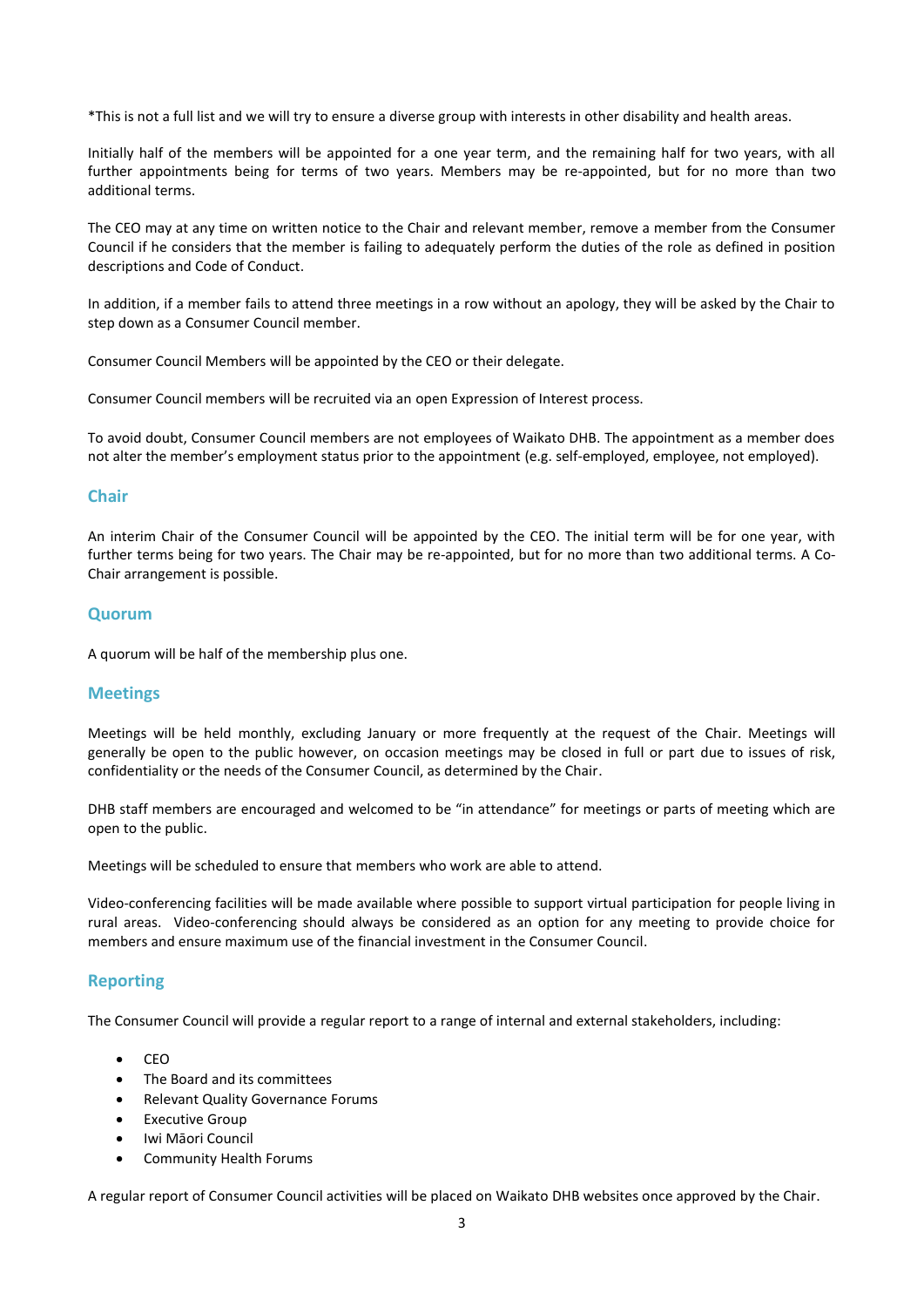# **Key relationships**

The Consumer Council will maintain relationships with the following, as illustrated in the Key Relationships Diagram:

- $\bullet$  CEO
- Board and its committees
- Iwi Māori Council
- Board of Clinical Governance
- Executive Group
- DHB Services
- Consumers and groups
- Community Health Forums
- NGOs
- Interested individuals
- The public

# **Agendas and minutes**

Agendas and minutes will be circulated to all members and the Chair of the Consumer Council within one week of the meeting taking place. Minutes of those parts of any meeting held in "public" shall be made available to any member of the public, consumer group, community etc., only on request. Summaries will be published on the Waikato DHB website.

# **Code of Conduct**

### **Principles**

Members of the Consumer Council must abide by the following general principles of good governance in their role. Members must:

- Serve only the interests of the community as a whole and must never improperly confer an advantage or disadvantage on any one person, or group of persons. (Mauri pai – Fair play)
- Not place themselves in situations where their honesty and integrity may be questioned, must not behave improperly and must on all occasions avoid the appearance of such behaviour. (Whakamana – Give and earn respect)
- Must make decisions on merit.
- Take account of the views of others, but should reach their own conclusions on the issues before them, and act in accordance with those conclusions. (Whakarongo – Listen to me, talk to me, Kotahitanga – Stronger together)
- Treat people, including each other, management and the public, with respect, regardless of their race, age, religion, gender, sexual orientation, or disability, and must not unlawfully discriminate against any person or group of persons. (Whakamana – Give and earn respect, Mauri pai – Fair play)
- Uphold the law. (Mauri pai Fair play)

### **Dealings with other members and staff**

Members must conduct their dealings with other members and Waikato DHB staff:

- With courtesy and respect (Whakamana Give and earn respect)
- In a way that maintains public confidence in the role (Whakarongo Listen to me, talk to me, Kotahitanga Stronger together)
- In a way that is open and honest (Mauri pai Fair play, Whakarongo Listen to me, talk to me)
- In a way that focuses on issues rather than personalities (Kotahitanga Stronger together)
- In a way that avoids aggressive, offensive or abusive conduct. (Whakamana Give and earn respect, Mauri pai – Fair play)
- In a way that observes any guidelines that the Chief Executive puts in place regarding contact with employees